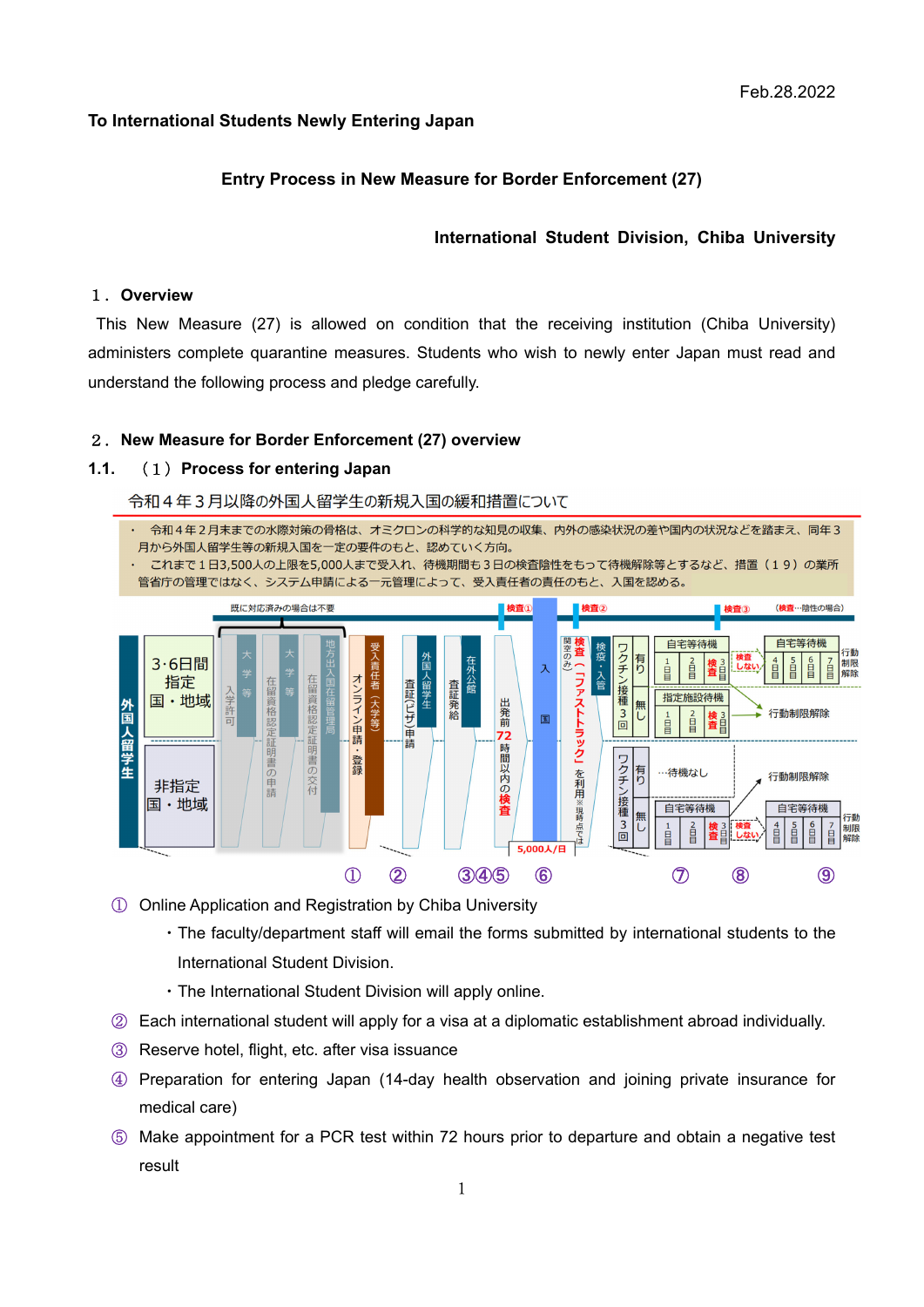- Entry to Japan
- Begin quarantine at hotel and daily health observation (reporting both to the Japanese government and Chiba university)
- Students from designated countries and regions take an additional PCR test 3 days after entry (or 6 and 10 days after entry).
- Quarantine period ends

Go on to the next page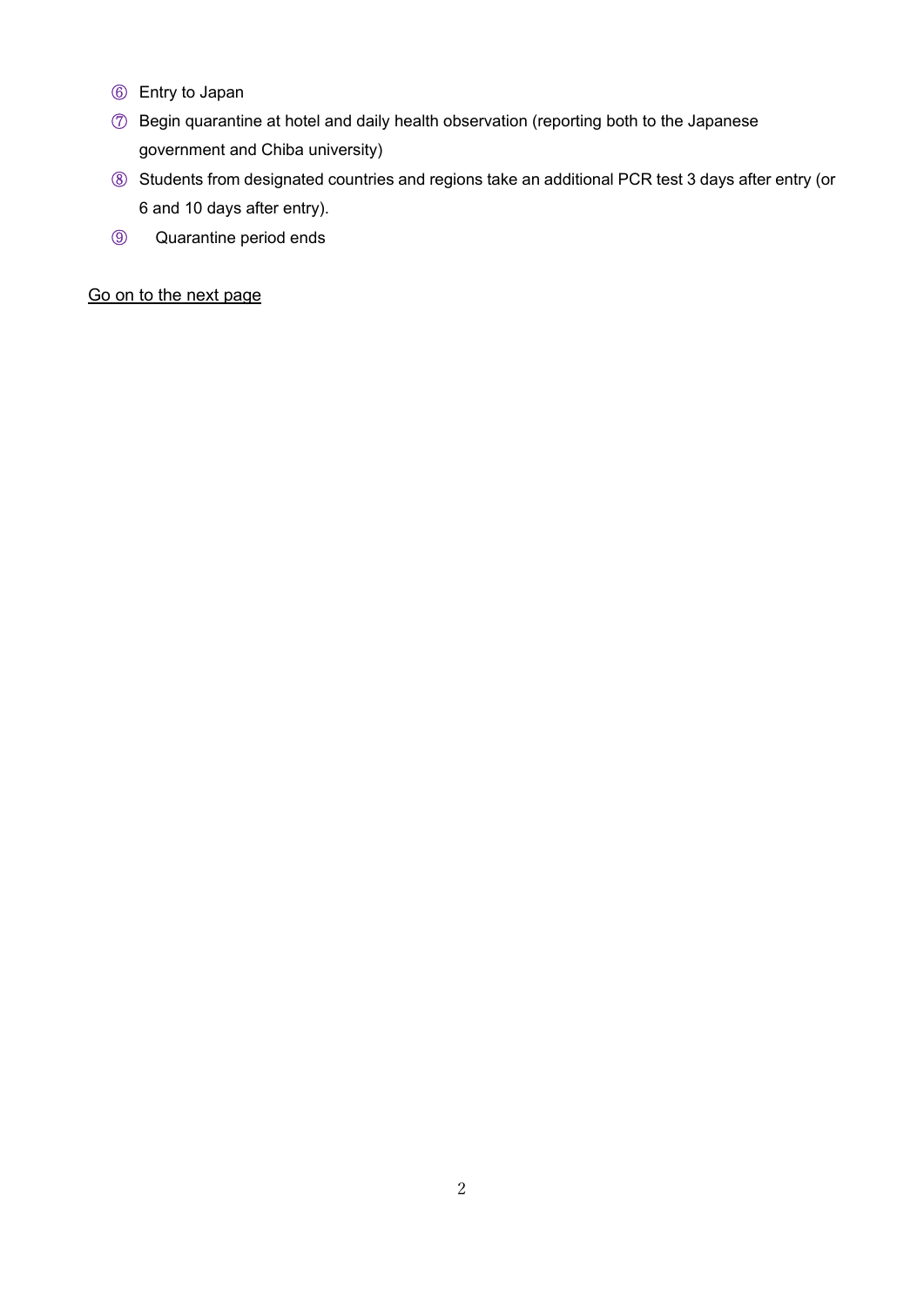## $(2)$  Quarantine period after entry to Japan

According to the New Measure for Border Enforcement (27), quarantine site and period differ according to whether you are from a designated or non-designated country or region before entering Japan, and also according to whether you have received a valid vaccination approved by the Japanese government three times. Please make sure of your quarantine site and period before making flight and hotel reservations.

|                | 3-days quarantine  |                                  |           |                             |                       | Self-quarantine at hotel |                          | Self-quarantine at             |                      |                    |                |                |
|----------------|--------------------|----------------------------------|-----------|-----------------------------|-----------------------|--------------------------|--------------------------|--------------------------------|----------------------|--------------------|----------------|----------------|
|                | countries and      |                                  | Yes       | (X <sup>1</sup> )           |                       |                          | hotel $(\times 1)$       |                                |                      |                    |                |                |
|                | regions (26        |                                  |           |                             |                       |                          |                          | Do not                         |                      |                    |                |                |
|                | countries and      |                                  |           | Day                         | Day                   |                          | Day PCR                  | wish to                        | Day                  | Day                | Day            | <b>Day</b>     |
|                | regions)           |                                  |           | 1                           | $\overline{2}$        | $\mathbf{3}$             | test                     | take PCR                       | $\overline{4}$       | 5                  | $6\phantom{1}$ | $\overline{7}$ |
|                | Republic of Korea, |                                  |           |                             |                       |                          |                          | $\setminus$ test $\rightarrow$ |                      |                    |                |                |
|                | Indonesia, and     |                                  |           | <b>X</b> Self-quarantine at |                       |                          |                          |                                |                      |                    |                |                |
| Designated     | others             | <b>Three</b>                     |           | facilities designated by    |                       |                          |                          |                                |                      |                    |                |                |
| countries      | 6-day quarantine   | doses of<br>valid<br>vaccination |           | the quarantine station      |                       |                          |                          |                                |                      |                    |                |                |
| and<br>regions | countries and      |                                  | <b>No</b> | $(\times 2)$                |                       |                          |                          |                                |                      |                    |                |                |
|                | regions            |                                  |           |                             |                       |                          |                          |                                |                      |                    |                |                |
|                | <b>None</b>        |                                  |           |                             |                       |                          |                          |                                |                      |                    |                |                |
|                | 10-day quarantine  |                                  |           |                             | Day<br>$\overline{2}$ | Day<br>$\mathbf{3}$      | <b>PCR</b><br>test       |                                |                      |                    |                |                |
|                | countries and      |                                  |           | Day                         |                       |                          |                          |                                | Self-quarantine ends |                    |                |                |
|                | regions            |                                  |           | 1                           |                       |                          |                          |                                |                      |                    |                |                |
|                | <b>None</b>        |                                  |           |                             |                       |                          |                          |                                |                      |                    |                |                |
|                | (as of Mar.2,2022) |                                  |           |                             |                       |                          |                          |                                |                      |                    |                |                |
|                |                    |                                  |           |                             |                       |                          |                          |                                |                      |                    |                |                |
|                |                    |                                  |           |                             |                       |                          |                          |                                |                      |                    |                |                |
|                |                    |                                  |           |                             |                       |                          |                          |                                |                      |                    |                |                |
|                |                    |                                  | Yes       | No quarantine               |                       |                          | Self-quarantine ends     |                                |                      |                    |                |                |
| Non-           | China, Malaysia,   |                                  |           |                             |                       |                          |                          |                                |                      |                    |                |                |
| hatennisah     | and others         | <b>Three</b>                     |           |                             |                       |                          | Colf guaranting of botal |                                |                      | Calf quaranting of |                |                |

## **●Quarantine period after entry to Japan**

| Non-                    | China, Malaysia,                    | <b>Three</b>                     | Yes       |          |                       | No quarantine                            |                    |                                                                 |                                          |          | Self-quarantine ends |     |
|-------------------------|-------------------------------------|----------------------------------|-----------|----------|-----------------------|------------------------------------------|--------------------|-----------------------------------------------------------------|------------------------------------------|----------|----------------------|-----|
| designated<br>countries | and others<br>(as of<br>Mar.2.2022) | doses of<br>valid<br>vaccination |           |          |                       | Self-quarantine at hotel<br>$(\times 1)$ |                    |                                                                 | Self-quarantine at<br>hotel $(\times 1)$ |          |                      |     |
| and<br>regions          |                                     |                                  | <b>No</b> | Day<br>1 | Day<br>$\overline{2}$ | Day<br>3                                 | <b>PCR</b><br>test | Do not<br>wish to<br>take a<br><b>PCR</b><br>test $\rightarrow$ | Day<br>$\overline{4}$                    | Day<br>5 | Day<br>6             | Day |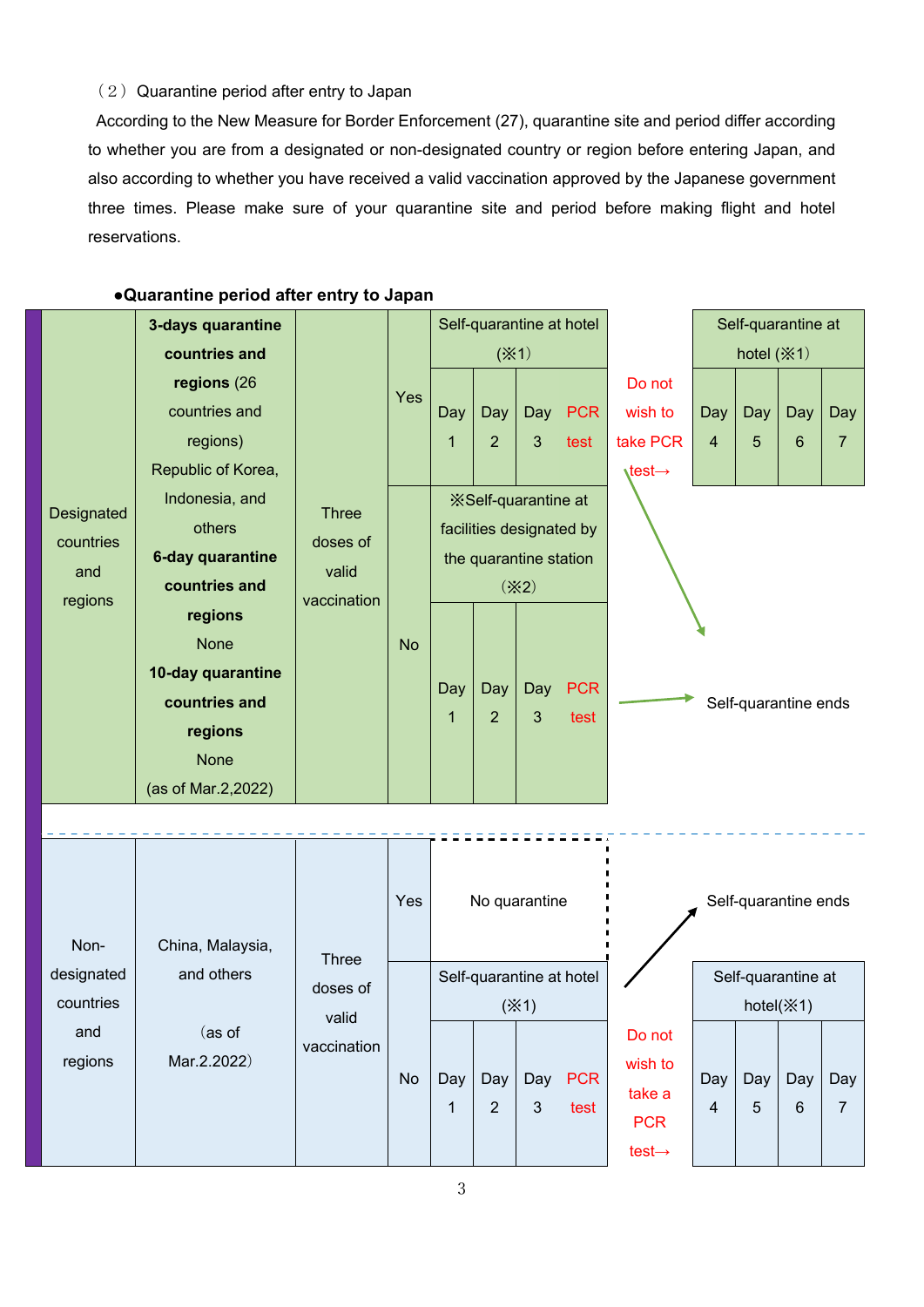- ※1 "Self-quarantine at hotel" means hotels designated by Chiba University for this measure. Refer to 3(3)-1.
- ※2 "Self-quarantine at facilities designated by the quarantine station" means hotels designated by the Japanese government for this measure. In this case, students don't need to pay for transportation to accommodation, accommodation or the PCR test 3 days after entry. The designated facilities are located all over Japan and it may not be possible to stay at one in Chiba. Please note that the transportation cost from the designated facility after the quarantine period is self-paid.
- Designated countries and regions may change, so please refer to the updated information: https://www.mhlw.go.jp/stf/seisakunitsuite/bunya/0000121431\_00249.html

(Ministry of Health, Labour and Welfare HP Feb2.24 2022 Entrants from designated countries and regions requesting quarantine at accommodation provided by the Japanese government)

① New entry from designated countries and regions

・Students from designated countries and regions who have not completed vaccination for three times are required to wait for 3 days at a designated facility, and if the test result received at the designated facility is negative after that, the quarantine period ends.

・Students from designated countries and regions who have been vaccinated three times will in principle be required to wait at home for 7 days, and for the results of tests voluntarily undertaken after the third day after entry to Japan, and if the results are negative, the quarantine period ends.

② New entry from non-designated country and regions

・Students from non-designated countries and regions who have not been vaccinated for three times will in principle be required to wait at home for 7 days, and for the results of tests voluntarily undertaken after the third day after entry to Japan, and if the results are negative, the quarantine period ends. (Fee paid by student)

・There is no quarantine period for students from non-designated countries and regions who have been vaccinated three times.

#### 3**. Procedures for new entry**

# (1)**Online application and registration**

#### **(1)-1 Preparation and submission of applications**

To complete the online application process and to keep track of your entry to Japan, we request that you prepare following documents and submit them to a person in charge at your faculty/department via email. Your documents will be registered online by the International Student Division with the Ministry of Health, Labour and Welfare via the Entrants, Returnees Follow-up System (ERFS).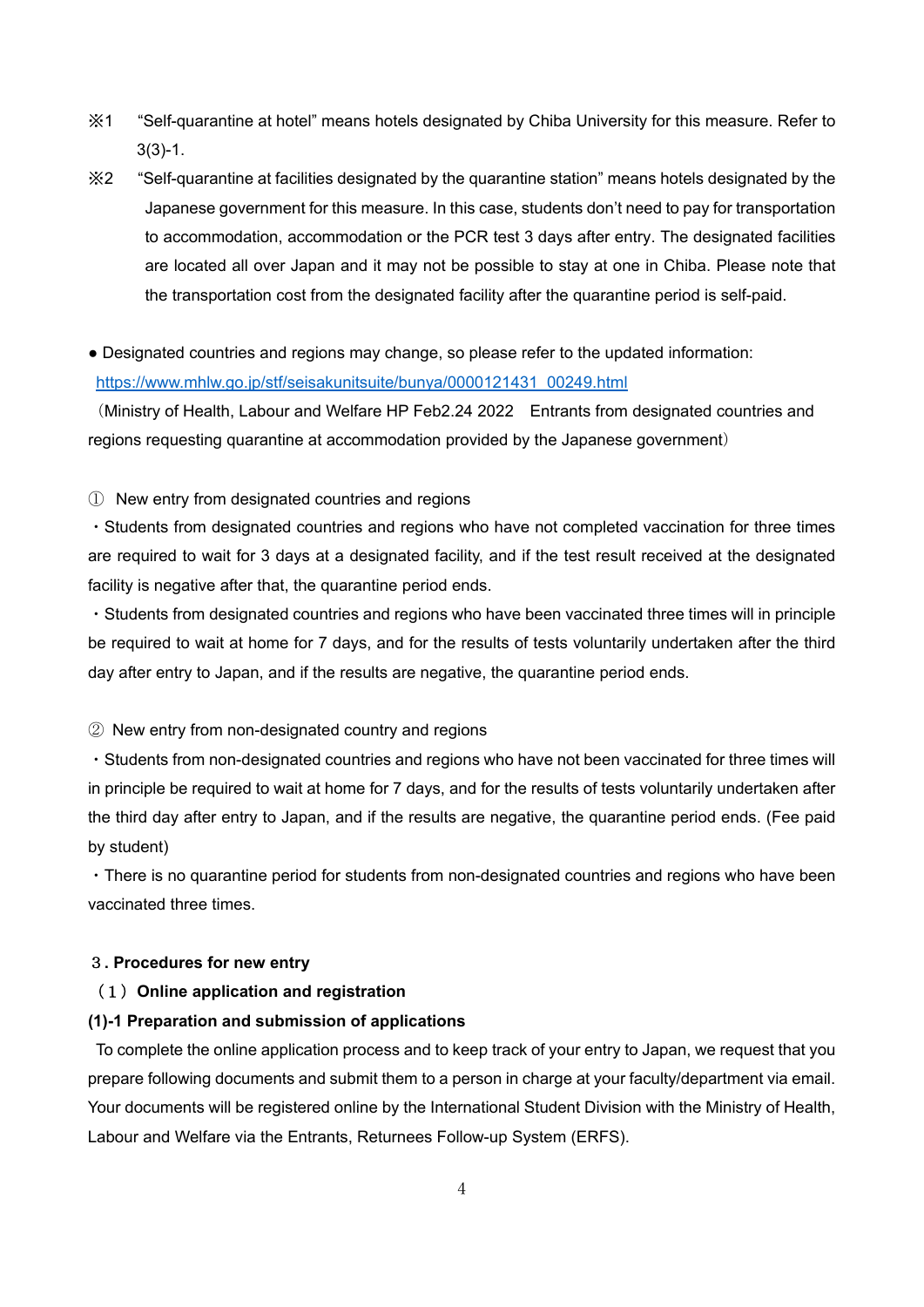# ①**Entrants, Returnees Follow-up System**(**ERFS**)**Registration Questionnaire**(**Chiba University use only**)(**Excel**)

This form is for university use only. Please take into consideration that visa issuance will take an average of 5 business days and that flight availability is limited before filling in your expected arrival date.

●Please list the name of the vaccine and company.

Example: COMIRNATY by Pfizer, Vaxzebria by Astrazeneca, Moderna by Moderna, Janssen by Janssen, COMIRNATY by Fosun・BioNTech, etc.

Reference: Ministry of Health, Labour and Welfare (Japanese COVID-19 border measures change on March 1, 2022)

https://www.mhlw.go.jp/stf/seisakunitsuite/bunya/0000121431\_00342.html

# ② **Pledge**(**Student**)(**PDF version of signed pledge**)

When submitting this to the university, please confirm the contents of the pledge and send it with a signature. (You may also type your name.)

You may leave the other fields blank.

The pledge (for personal use) must be submitted to the immigration inspector at the time of entry. At that time, please enter the final information and present your signed pledge.

# 【Contents】

Name, age, nationality, country/region of stay (14 days before entering Japan), name of legal agent (if the pledger is a minor), quarantine location\*, means of transportation from the airport to the quarantine location\*, passport number, phone numbers that can be used in Japan, email addresses, and emergency contact number\*.

## Quarantine location\*

- ・When quarantined at a facility designated by the Japanese government, please fill out the place you will stay after the quarantine period (e.g., International House).
- ・For other students to whom the above conditions don't apply, please fill in a hotel designated by Chiba University (Toyoko Inn Chiba Station or Toyoko Inn Haneda Airport No.1). Please refer to (3) "Reserving a quarantine hotel, flights, etc.".

Means of transportation from airport to quarantine location\*

・Choose one method, from among a hired car and others (public transportation). Please refer to (3)-2 "Use of public transportation after entering Japan".

# Emergency contact number\*

・Please fill in the name of a person in charge or of your teacher in your faculty/department.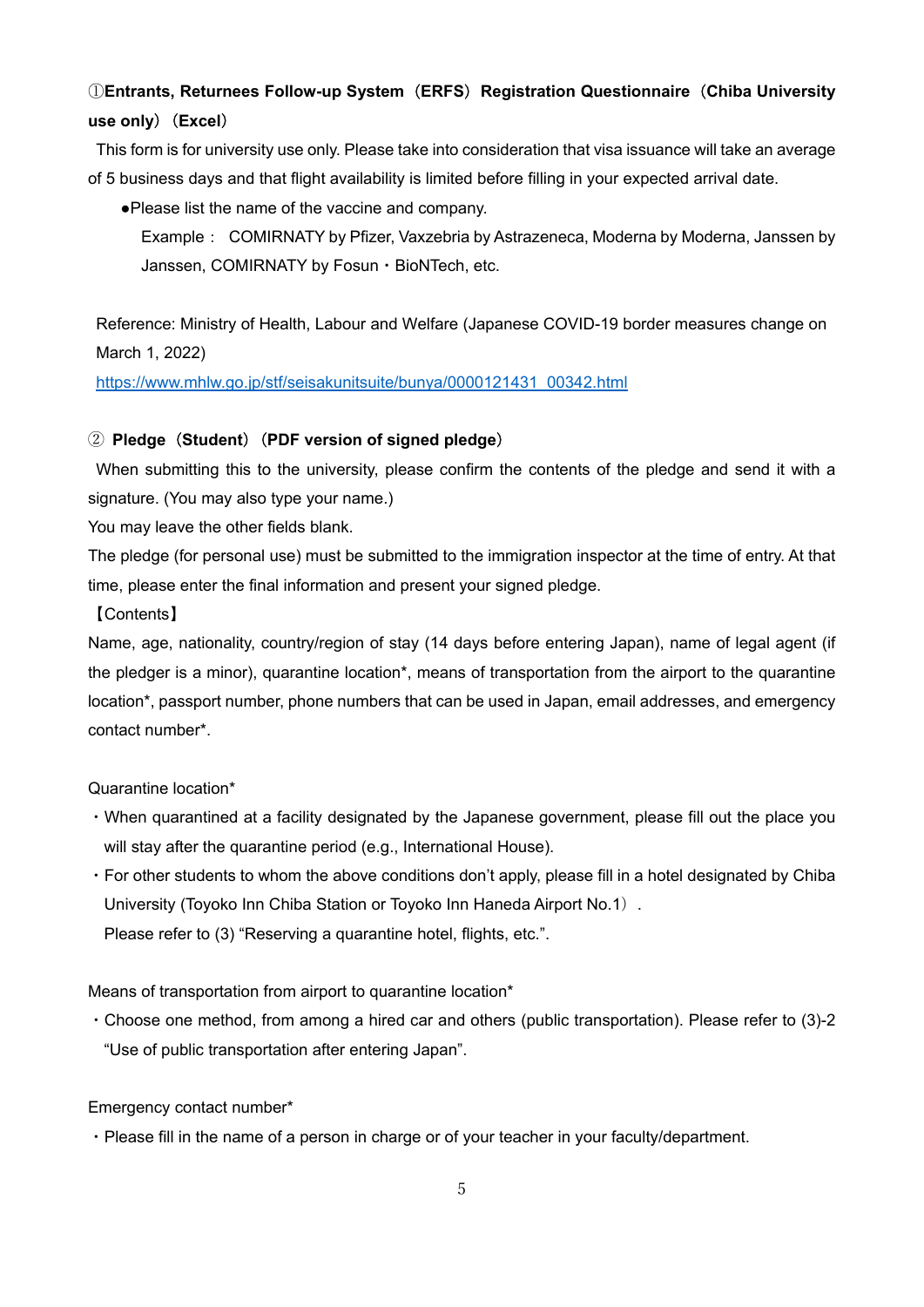# ③ **Copy of passport**(PDF)

Please confirm that the information in the ERFS registration questionnaire matches the information in your passport.

# ④ **Copy of COE**(PDF)

In addition, the period for validating the Certificate of Eligibility will be extended as follows, only for those who are eligible to use this measure. When taking such measures, a document (hereinafter referred to as "petition") stating that when an international student applies for a visa, Chiba University "can continue to accept the student according to "activities" at the time of application for issuance of a certificate of status of residence" must be submitted at the same time. The document will be prepared by the faculty/department.

【Handling of international students subject to this measure】 COE: Created between January 1, 2020 and October 31, 2021 Valid period: Until April 30, 2022 COE: Created between November 1, 2021 and April 30, 2022 Valid period: Valid for 6 months from the date of issuance

【Immigration Bureau of Japan: Handling of the validity period of the certificate of residence status】

https://www.moj.go.jp/isa/content/930005022.pdf

# ⑤ **Copy of certificate of vaccination** (PDF)

If the vaccine certificate is not approved by the Japanese government, the waiting facility and waiting period may change. For details on vaccines approved by the Japanese government, please refer to the URL below:

https://www.mhlw.go.jp/stf/seisakunitsuite/bunya/0000121431\_00342.html

# **(1)-2**.**Sending acceptance certificates, etc. to international students**

The International Student Division will check the documents, and if there are no problems, will apply to and register with ERFS. A receipt will be issued promptly, and the person in charge of your faculty/department will send it to you. For convenience, the quarantine site on the receipt will be Toyoko Inn Chiba Station if you are arriving at Narita Airport, and Toyoko Inn Haneda Airport 1 if you are arriving at Haneda Airport.

# **(1)-3. Reporting flight information and the latest information on quarantine sites If there is a change in flight information (including changes in entry date) or quarantine site (hotel), please contact the person in charge of your faculty/department each time.**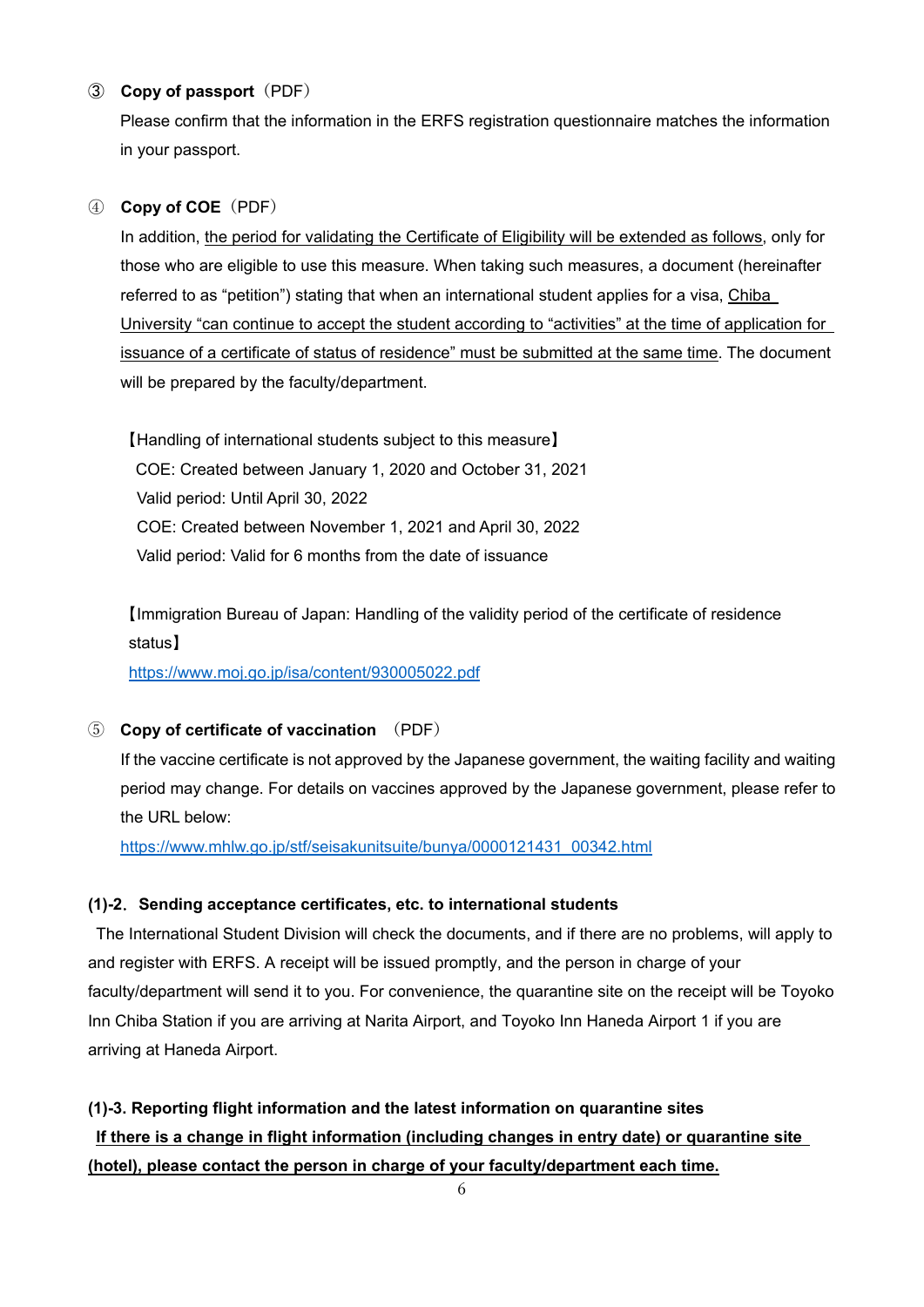It is expected that the flight information and quarantine location will change after the receipt is issued. If there's any change from the original plan, please notifying the immigration inspector of the change at the time of entry. The International Student Division has confirmed with the Ministry of Education, Culture, Sports, Science and Technology that there is no problem to do so. Also, although it is currently impossible to update information on ERFS, the system may change to allow updates in the future. In that case, the information will be updated by the International Student Division.

#### (2)**Visa application and issuance**

International students are requested to apply for a visa to the diplomatic establishment abroad together with the receipt certificate and (petition) sent to them, as well as the COE that they have already obtained. The period from application to issuance is usually about 5 business days, but it may vary depending on the country, so please contact the diplomatic establishment abroad for more information.

When applying for a visa, please refer to the information written on the receipt for the arrival airport and accommodation.

After issuance of the visa, please contact the person in charge of your faculty and department as soon as the flight information is confirmed.

## (3)**Reserving a quarantine hotel, flights, etc.**

## (3)-1 Adjustment with the travel agency

International students wishing to enter the country must spend the quarantine period at a hotel arranged by a travel agency designated by Chiba University. The travel agency will also arrange a PCR test after the 3-day quarantine period following entry to Japan.

After obtaining a visa, international students should confirm the flight schedule by contacting the travel agency below to secure a hotel reservation at the same time. Depending on hotel reservation status, it may not be possible to make a flight reservation. Please contact the travel agency as soon as possible after obtaining the visa. In addition, hotel reservations cannot be made before obtaining a visa. You can make a flight reservation before obtaining a visa, but please note that you will be responsible for the cancellation fee if you are unable to travel due to reasons such as delays in issuing visas by diplomatic establishments abroad.

In addition, international students from designated countries and regions who have not been vaccinated as approved by the Japanese government three times will be quarantined at a facility designated by the Japanese government, so hotel reservations are not required.

In addition, if you plan to enroll in April 2022, please book a flight that will arrive no earlier than 3/28 (Mon.).

【Kinki Nippon Tourist】 Email address for reservations:chiba0161-chibau@or.knt.co.jp \* We will arrange a hotel (fee covered by student), a PCR test 3 days later (fee covered by student), a smartphone rental (fee covered by student), and a hired car (fee covered by student).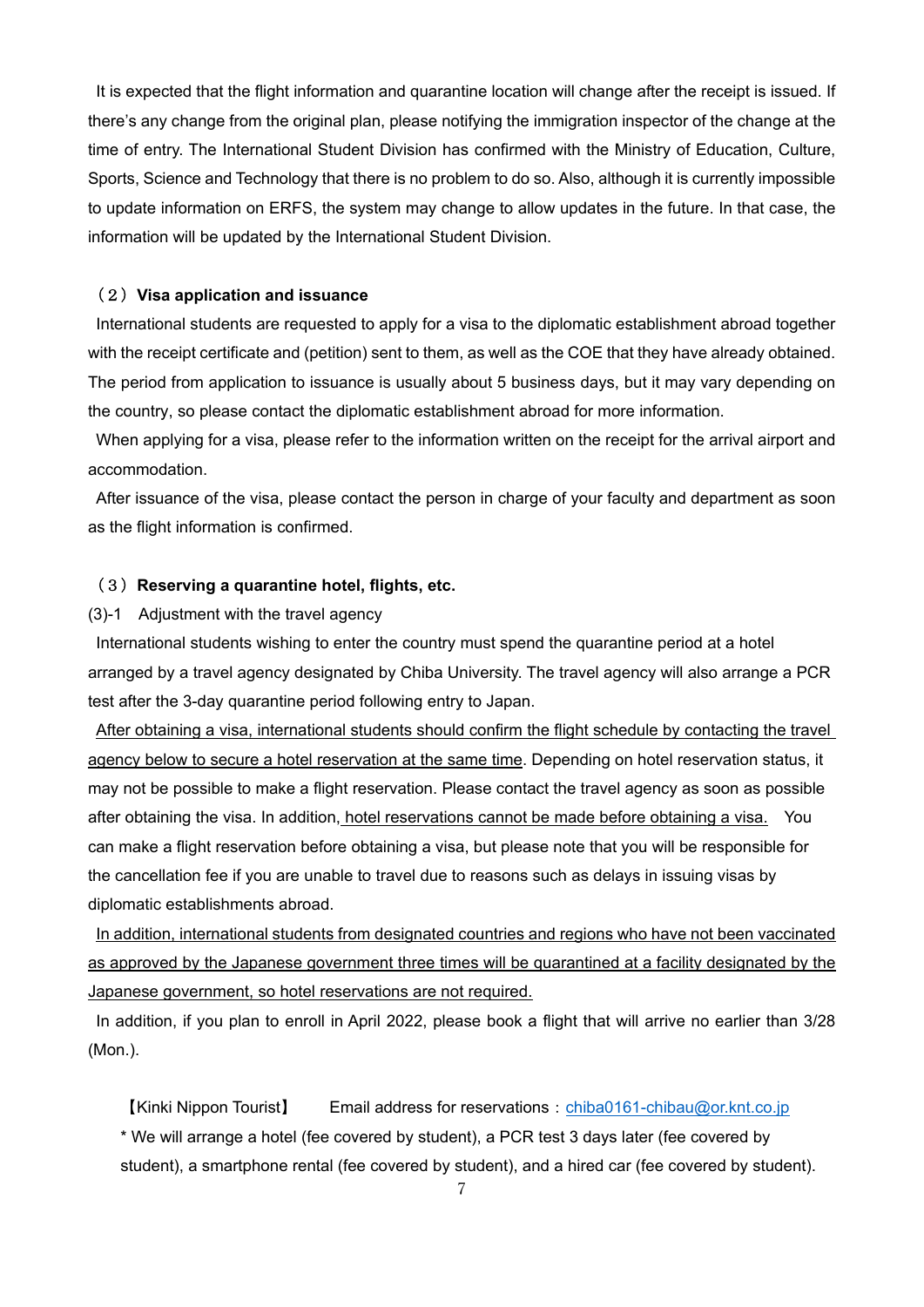- \* A pre-adjustment fee of 10,000 yen will be charged.
- \* You may also request an airline ticket.
- \* As a general rule, payment should be made by credit card before arrival in Japan.
- \* Emails will not be responded to on Saturdays, Sundays, and holidays.

The following hotels are secured by the university:

【Toyoko Inn Chiba Station (for students arriving at Narita Airport)】

Address: 1-14-6 Fujimi, Chuo-ku, Chiba-shi, Chiba

Room / per night: 7,500 yen (including tax and breakfast)

Room meal / per meal: 1.500 yen (tax incl., lunch / dinner)

Hired car (from Narita Airport): 20,000 yen to 25,000 yen (The amount may vary depending on the time of arrangements.)

PCR test fee each time after 3-day quarantine period: 11,000 yen or higher (The amount may vary depending on the time of arrangements.)



※Number of rooms reserved by the university

| March                  |         | April                  |         |                      |         |
|------------------------|---------|------------------------|---------|----------------------|---------|
| Dates                  | Secured | Dates                  | Secured | Dates                | Secured |
|                        | number  |                        | number  |                      | number  |
| March 7 (Mon.) $\sim$  | 40      | April 4 (Mon.) $\sim$  | 30      | May 2 (Mon.) $\sim$  | 30      |
| March 14 (Mon.) $\sim$ | 50      | April 11 (Mon.) $\sim$ | 30      | May 9 (Mon.) $\sim$  | 30      |
| March 21 (Mon.) $\sim$ | 50      | April 18 (Mon.) $\sim$ | 30      | May 16 (Mon.) $\sim$ | 30      |
| March 28 (Mon.) $\sim$ | 50      | April 25 (Mon.) $\sim$ | 30      | May 23 (Mon.) $\sim$ | 30      |
|                        |         |                        |         | May 30 (Mon.) $\sim$ | 30      |

At a later date, we will inform you of the number of reservations secured for June and later.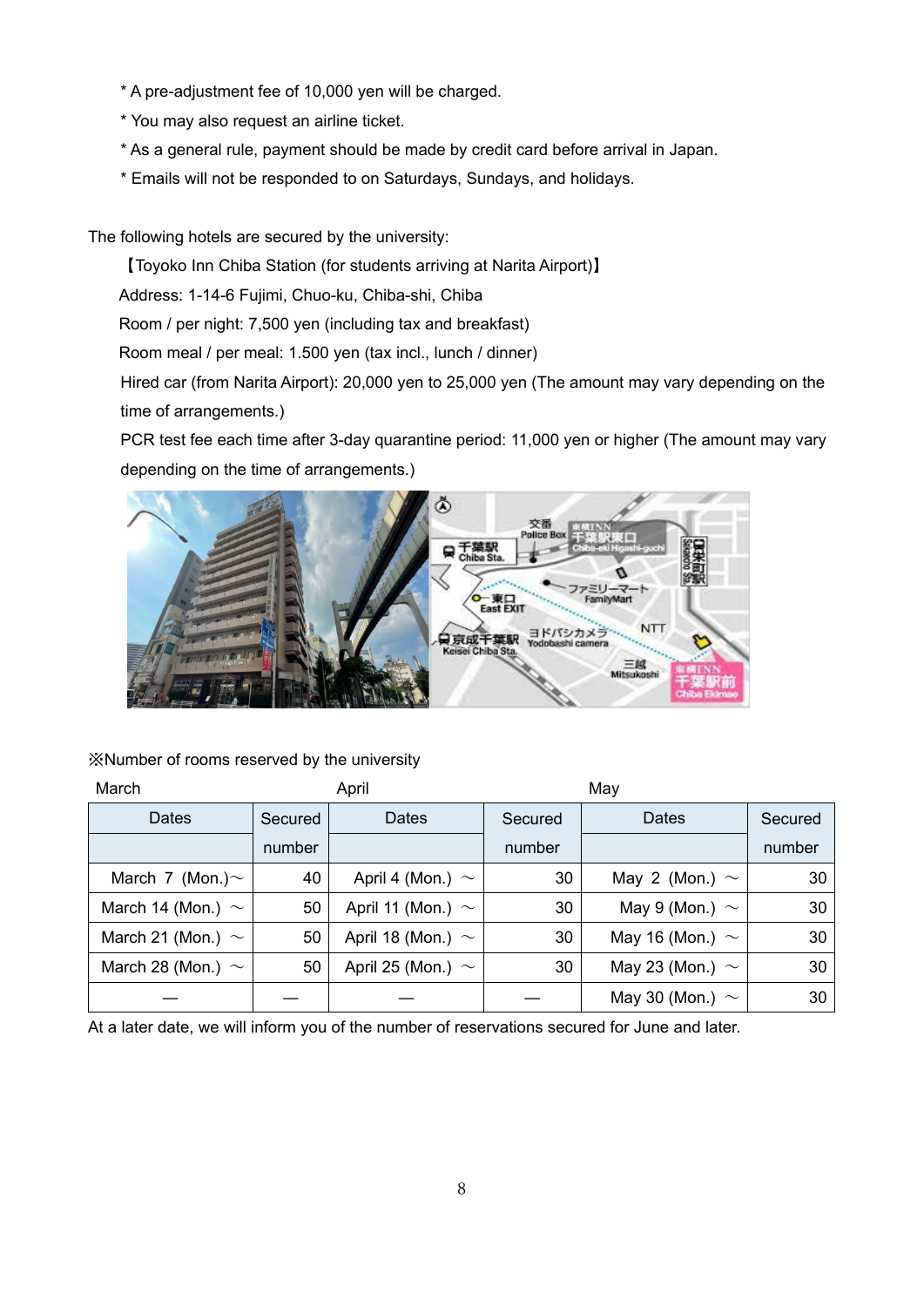【Toyoko Inn Haneda Airport 1 (for students arriving at Haneda Airport)】

Address: 1-2-1 Haneda, Ota-ku, Tokyo

Room / per night

March 14 (Mon.)  $\sim 8,100$  yen (including tax and breakfast)

March 21 (Mon.)  $\sim 8,100$  yen (including tax and breakfast)

March 28 (Mon.)  $\sim 8,600$  yen (including tax and breakfast)

April 4th (Mon.)  $\sim 8.600$  ven (including tax and breakfast)

Room meal / per meal: 1,200 yen (tax included)

Hired car (from Haneda Airport): starting at 30,000 yen and higher (The amount may vary depending on the time of arrangements.)

PCR test fee per time after 3-day quarantine period: 11,000 yen and higher (The amount may vary depending on the time of arrangements.)



※Number of rooms reserved by the university

|                        | Secured |
|------------------------|---------|
| Dates                  | number  |
| March 14 (Mon.) $\sim$ | 10      |
| March 21 (Mon.) $\sim$ | 10      |
| March 28 (Mon.) $\sim$ | 10      |
| April 4 (Mon.) $\sim$  | 10      |

At a later date, we will inform you of the number of reservations secured after the dates above.

・**As a general rule, all hotels should be booked for 4 nights and 5 days (for a quarantine period of 3 days starting the day after arrival).** If the test result on the fourth day (3 days after the day of arrival) is negative and you report it to the Health Monitoring Center for Overseas Entrants (HCO) using the app and receive permission, then the quarantine period ends. If the test result is positive, you will stay at a designated facility according to the instructions of the HCO. The cancellation policy is 30% for 7 days in advance, 50% for 3 days in advance, and 100% for a same-day cancellation.

・ As a general rule, please make a reservation at Toyoko Inn Chiba Station when arriving at Narita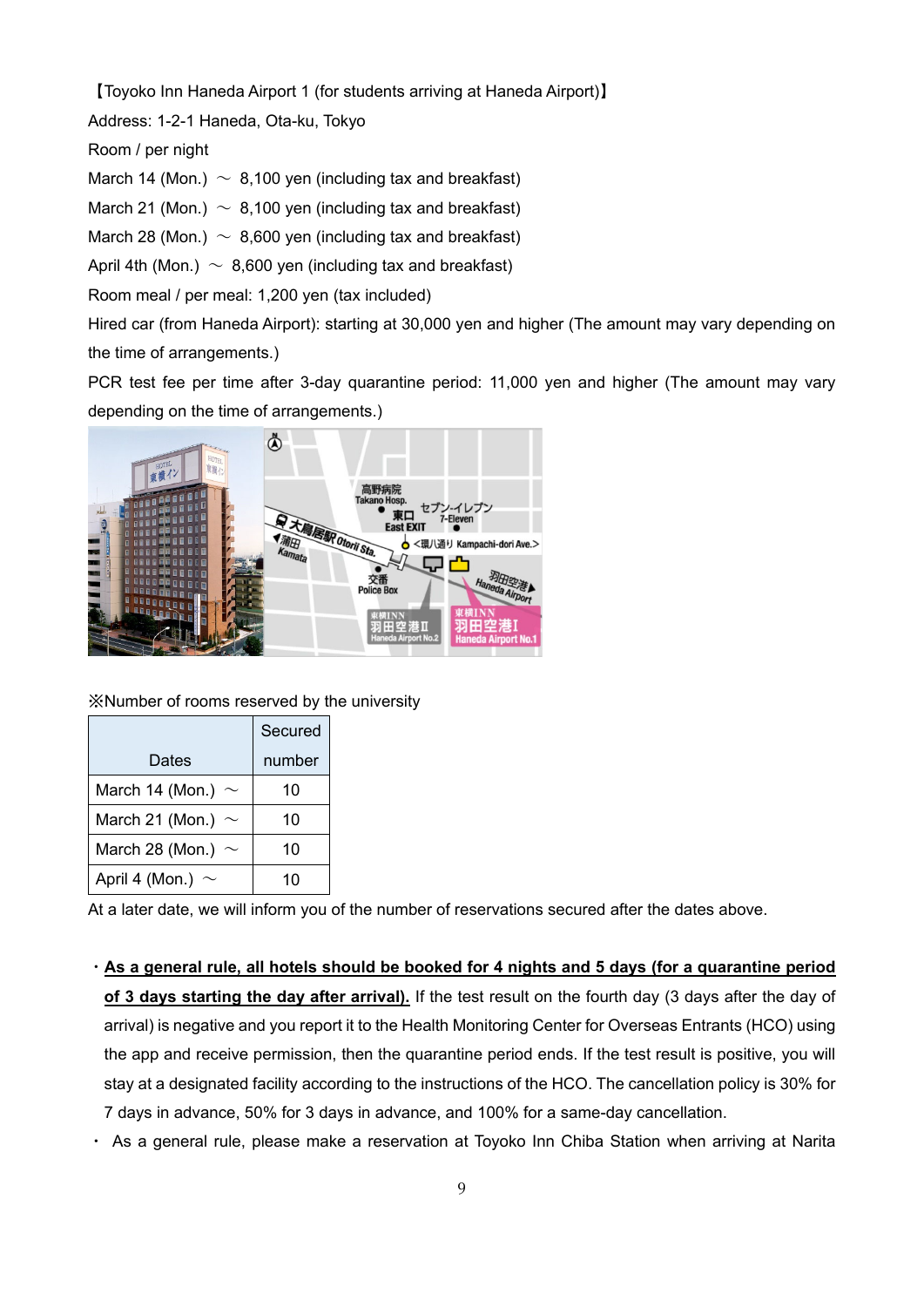Airport, and at Toyoko Inn Haneda Airport when arriving at Haneda Airport. However, depending on the availability at the hotel on the day of reservation, you may reserve the other hotel.

- ・ When making a hotel reservation, please make a reservation for a flight that allows you to check in on Monday, if possible, due to the need to arrange PCR tests. We appreciate your cooperation.
- ・ For international students who are planning to move into the International House after the quarantine period, if the hotel check-out date is Saturday, Sunday or a public holiday, since the International House only opens on weekdays, it is necessary to secure another hotel until then.

#### (3)-2 Use of public transportation after entering Japan

You can use public transportation within 24 hours after entering Japan only when transferring to a hotel for quarantine. Please use public transportation along the shortest route, and never make detours or shop, etc. along the way. Also, for epidemic prevention measures, we recommend that you ask a travel agency for a hired car in advance.

#### (4)**Preparations before entering Japan**

#### **(4)-1 Temperature measurement and health observation 14 days before entering Japan**

Please record this on the attached form. If you feel unwell, please contact the International Student Division immediately. In that case, entry will be postponed. If there are no abnormalities in your health observation, please send the record table to the person in charge of your faculty/department the day before your arrival date.

#### **(4)-2 Participation in private medical insurance**

Please join insurance that covers the period from the date of entry to the time of joining the National Health Insurance (approx. period of compensation: about 2 weeks from the date of entry). It should include travel insurance to cover medical expenses for the length of your stay. After enrolling, please submit a copy of the insurance to the person in charge of your faculty/department by the day before you arrive in Japan.

#### **(4)-3 Preparing your smartphone**

**Since a smartphone that can be used from the time of arrival at the airport and that has a government-designated application installed is required for entry,** international students who cannot confirm possession of a smartphone that can use the required application during the quarantine procedure should rent one at the airport before entering the country. Please rent a smartphone within the airport.

# **\* Rental costs will be borne by the person entering Japan. You will need to have your credit card ready. Please check the company's website in advance for rental costs.**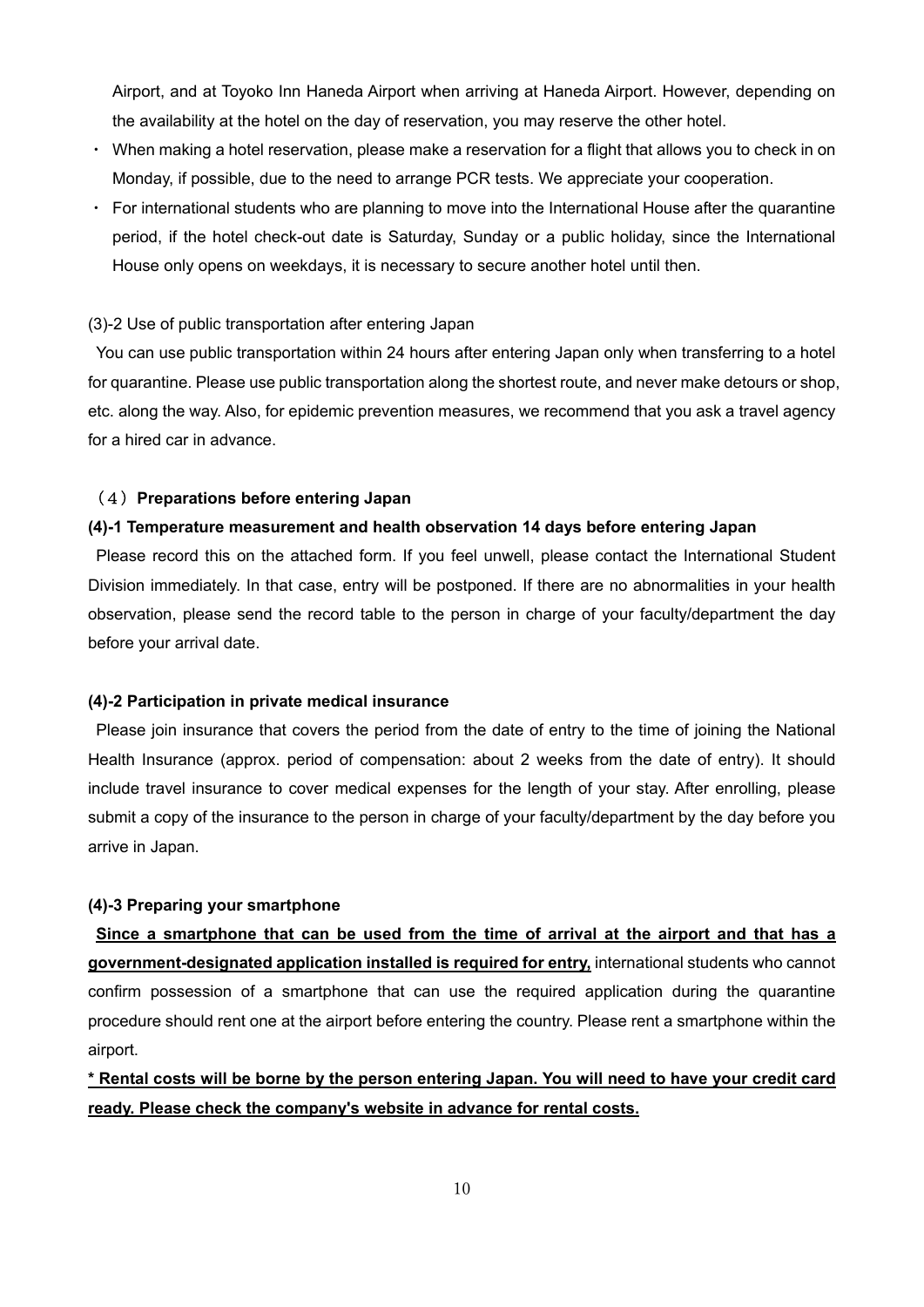【Ministry of Health, Labour and Welfare】Regarding the use of apps following your arrival https://www.mhlw.go.jp/stf/seisakunitsuite/bunya/0000121431\_00250.html

【Vision】Smartphone rental at the airport https://www.vision-net.co.jp/news/20210319002098.html

# **(4)-4 Bringing Google Account Information**

We provide all international students with a Google account (ending in ".gs.chiba-u.jp") issued by Chiba University, so be sure to bring information regarding it with you.

A Google account is required to use the government-designated app for health observation during the quarantine period after entering Japan. It is also required when using Google Forms for health observation by the university. To log in to our Google Forms, you need a Google account issued by Chiba University.

The URL for answering Google Forms provided by the International Student Division for daily health observation will be sent by the person in charge of each faculty/department before entering Japan.

# **(4)-5 Confirmation of pledge contents**

# **International students should read and observe the contents of the pledge carefully before and**

**after entering Japan.** As a general rule, you cannot go out of the room during the quarantine period. Please eat in the room. (Meals will be arranged in advance and will be picked up at a designated place in the hotel.) You cannot go to the convenience store or go to do laundry**.** 

If you violate the pledge, you may be subject to detention measures based on the Quarantine Law, and any activities in violation of it may be published on the Ministry of Health, Labor and Welfare's website, and you may be subject to procedures for revocation of status of residence and deportation.

【Ministry of Health, Labour and Welfare】

https://www.mhlw.go.jp/stf/seisakunitsuite/bunya/0000121431\_00249.html

# **(4)-6 Reporting flight information**

After your flight is finalized, please promptly contact the person in charge of your faculty and department to report it.

# **(4)-7 Obtaining QR code for questionnaire**

To access the questionnaire webpage for 7-day health follow-up after entering Japan, please create a QR code.

Also, make sure to have a screenshot or printout of the QR code and be ready to present it at the time of quarantine when entering Japan.

【Ministry of Health, Labour and Welfare】Questionnaire webpage for 7-day health follow-up after entering Japan

https://www.mhlw.go.jp/stf/seisakunitsuite/bunya/0000121431\_00251.html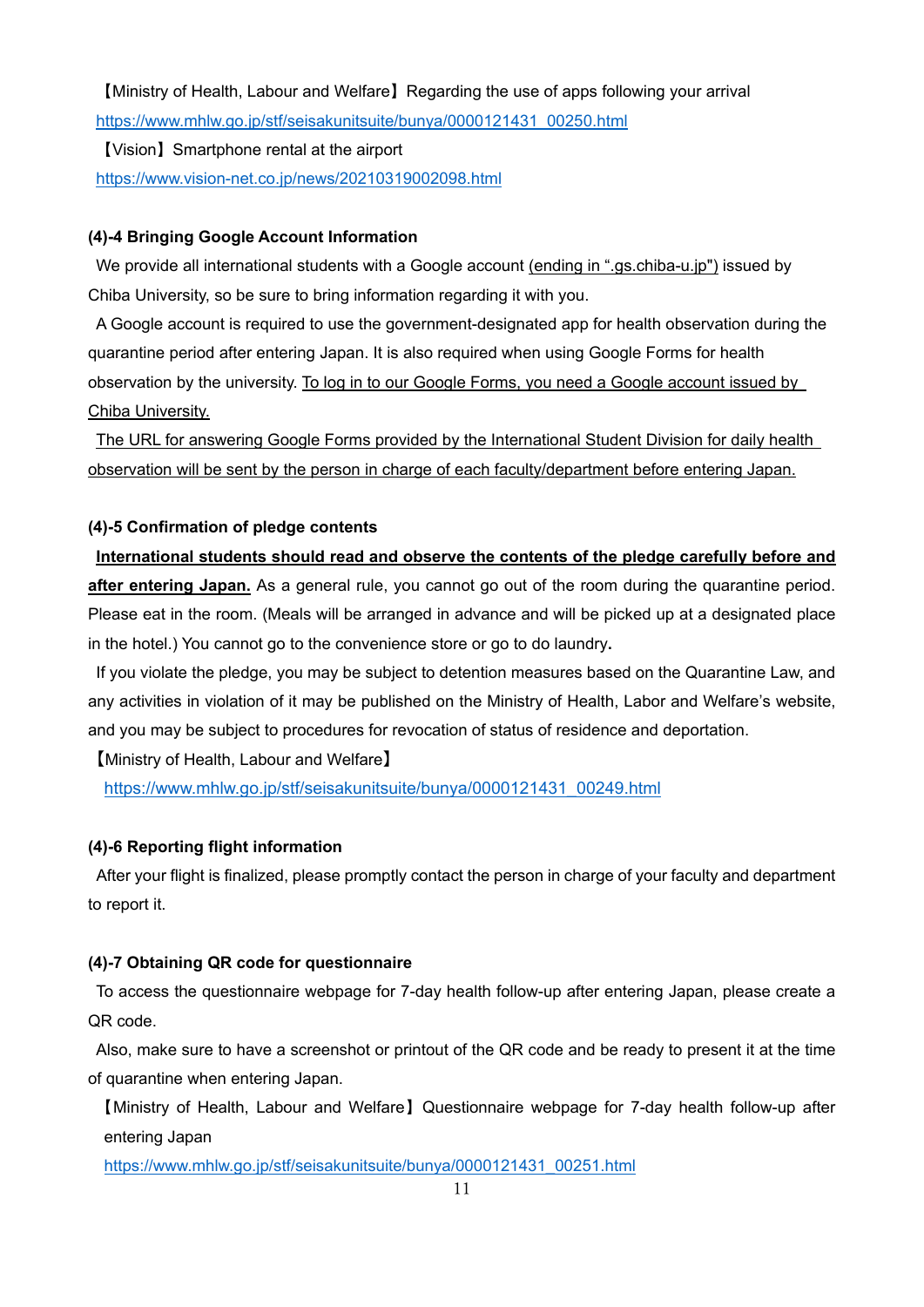#### **(4)-8 Preparation of vaccination certificate**

If you want to shorten the quarantine period, you will need a vaccination certificate approved by the Japanese government.

In addition, regardless of whether the Japanese government has given approval, it may be necessary for future vaccinations in Japan, so we recommend bringing a vaccination certificate with you.

【Ministry of Health, Labour and Welfare】The vaccination certificate https://www.mhlw.go.jp/stf/seisakunitsuite/bunya/0000121431\_00342.html

#### **(4)-9 Further considerations regarding entry**

For further considerations, please check the following: https://www.mhlw.go.jp/content/000889656.pdf (Japanese) https://www.mhlw.go.jp/content/000889657.pdf (英語版 English)

#### (5)**Making an appointment for and receiving a PCR test 72 hours before departure**

At immigration and when boarding the aircraft at the time of departure, you will need to submit a test certificate issued within 72 hours before departure. Report when you make the appointment and take the test, and report the results of the test, to the person in charge of your faculty/department.

【Ministry of Health, Labour and Welfare】Requirements for Certificate of Testing for Entering Japan https://www.mhlw.go.jp/content/000825144.pdf

## (6)**Entering Japan**

#### **(6)-1 After entry**

If you use public transportation after arrival, please transfer to the nearest quarantine site, do not take detours or shop, etc. along the way.

If you reserve a hired car, the travel agent will be waiting for you before the gate, and guide you to the hired car for travel to the hotel for quarantine.

#### **(6)-2 Reporting entry to Japan to the person in charge of your faculty/department**

Once you arrive at the quarantine site, please send an entry email to the International Student Division (nikkan@chiba-u.jp) and the person in charge of your faculty/department.

The content should be as follows: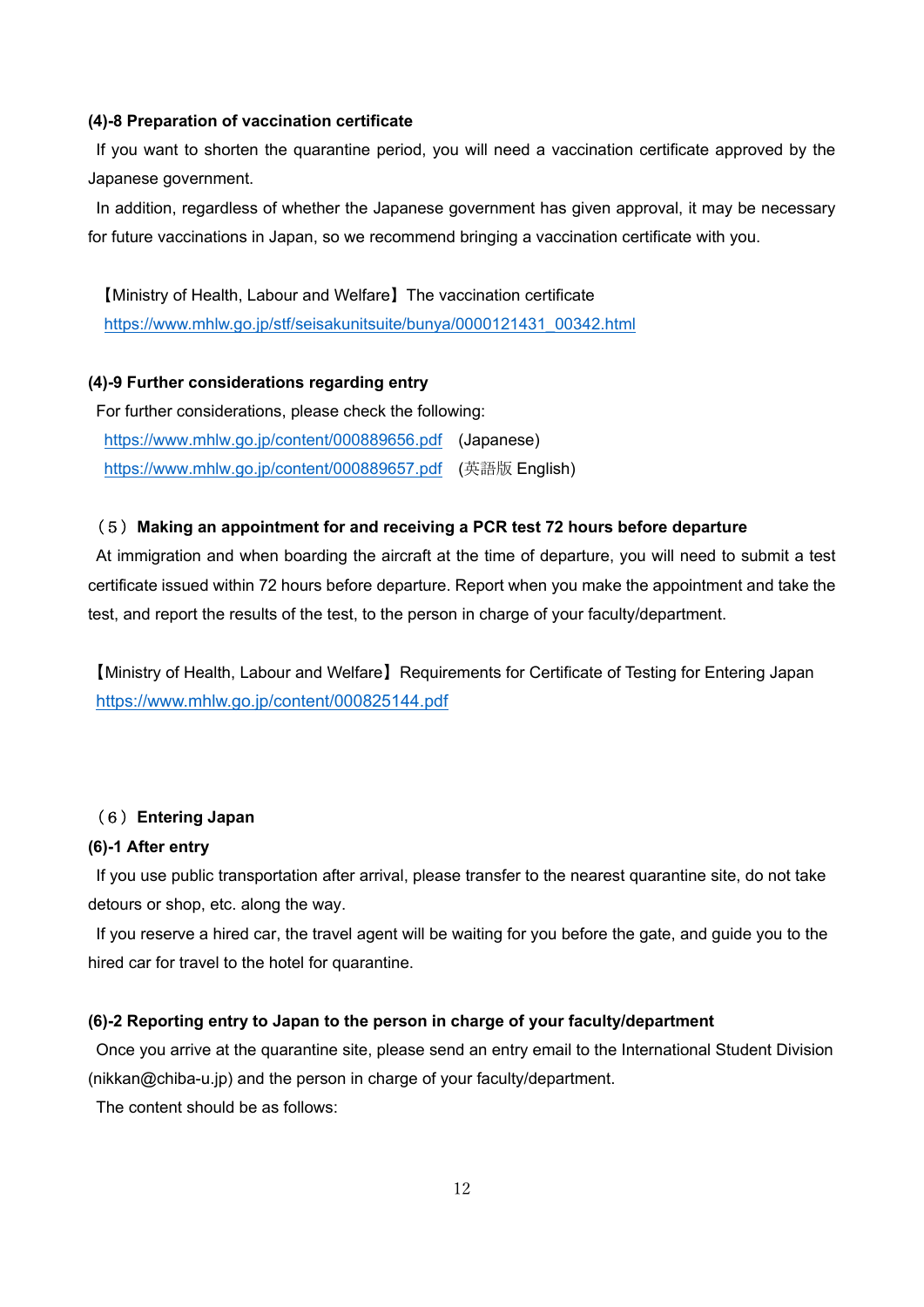| [Subject]                    | <b>Entry Report</b>                                                    |  |  |  |  |
|------------------------------|------------------------------------------------------------------------|--|--|--|--|
| [Contents]                   | I report my entry to Japan.                                            |  |  |  |  |
|                              | Name, gender, faculty/department at Chiba University, student ID       |  |  |  |  |
|                              | code, departure country before arriving in Japan, arrival date, flight |  |  |  |  |
|                              | number, arrival time, quarantine facility, whether family members      |  |  |  |  |
|                              | are with you, result of novel coronavirus infection inspection at      |  |  |  |  |
|                              | quarantine station, email address, phone number                        |  |  |  |  |
|                              | • Whether or not the vaccination certificate (copy) submitted at the   |  |  |  |  |
|                              | quarantine station was accepted when requesting a shortening of        |  |  |  |  |
|                              | the quarantine period                                                  |  |  |  |  |
| · Current physical condition |                                                                        |  |  |  |  |

## (7)**Health monitoring during quarantine period**

Please make sure to perform the following reports and confirmation until the quarantine period ends:

# ① **Health follow-up for the Japanese government**

・Reporting by My SOS

Report quarantine site and current location (multiple times a day), report health condition (once a day), respond to video calls

・Keep location records such as on Google Maps and COCOA (contact confirmation app)

【Ministry of Health, Labour and Welfare】Regarding the use of apps following your arrival https://www.mhlw.go.jp/stf/seisakunitsuite/bunya/0000121431\_00250.html

# ② **Reporting to a person in charge of your faculty/department**

・International students will use Google Forms to provide daily health reports during the quarantine period. Please report by 11:59 a.m. every day. To log in to the Google Forms URL of Chiba University, you will need a Google account issued by Chiba University (ending in ".gs.chiba-u.jp"). Google Forms URLs will be sent by your faculty/department.

・If you can log in before arrival, please try it on the following test site before departure: https://docs.google.com/forms/d/e/1FAIpQLSeYhUATIPY\_nNdygeGXPoEeUhcPDKbc5IPNlF4YWx9Md E1iXw/viewform?usp=sf\_link

(If the link does not work, copy the URL and paste it in the browser address bar.)

・If you are unable to log in after arrival, please notify your faculty/department and the International Student Division (NIKKAN@chiba-u.jp), and also report your health observation information for that same day (name, faculty/department, nationality, arrival date, accommodation [Hotel name], current body temperature, and any symptoms). If you cannot log in on Saturdays, Sundays and public holidays, please provide the information by email.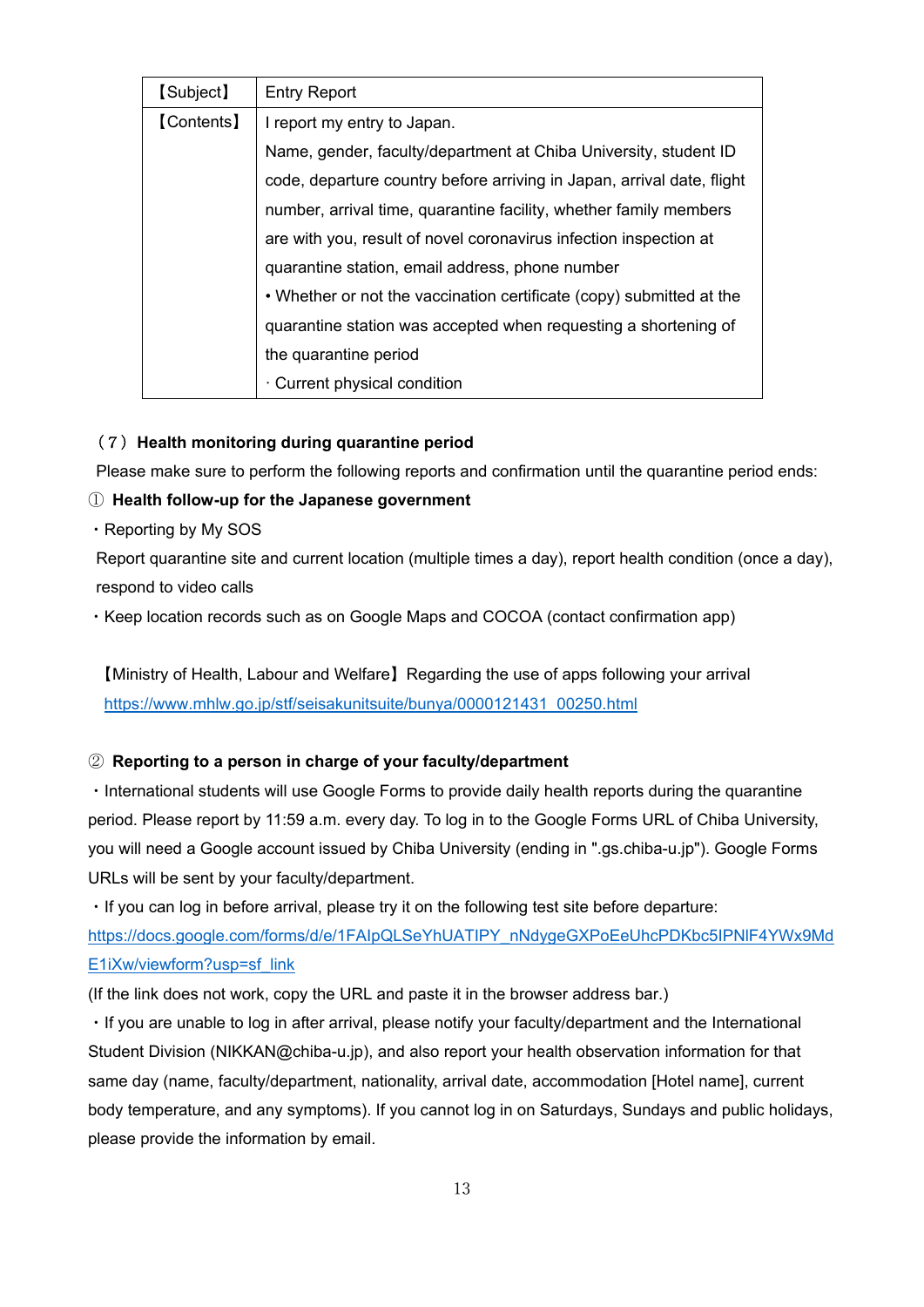## ※The test site form is as follows:

|                                             |                                                                                                                                                                                                                                                                                                |          |              | 無題のセクション                                                                                                                                                                             |
|---------------------------------------------|------------------------------------------------------------------------------------------------------------------------------------------------------------------------------------------------------------------------------------------------------------------------------------------------|----------|--------------|--------------------------------------------------------------------------------------------------------------------------------------------------------------------------------------|
|                                             |                                                                                                                                                                                                                                                                                                |          |              | 所属学部、又は研究科 (学府) を記入して下さい。/Please fill in the faculty or<br>graduate school (department) to which you belong. "                                                                       |
|                                             |                                                                                                                                                                                                                                                                                                |          |              | 回答を入力                                                                                                                                                                                |
|                                             | 健康状態報告用フォーム                                                                                                                                                                                                                                                                                    |          |              |                                                                                                                                                                                      |
|                                             | Health Status Report Form                                                                                                                                                                                                                                                                      |          |              | 国籍を記入して下さい。/Please fill in your nationality."                                                                                                                                        |
| できなくなります。                                   | このフォームは、入国した私費留学生が大学(留学生課)に健康状態を報告する為のもので<br>す。この報告を隔離期間終了まで行っていない場合、大学の敷地内 (寮含む) に入ることが                                                                                                                                                                                                       |          |              | 回答を入力                                                                                                                                                                                |
|                                             | The purpose of this form is to report to the university (International Student Division) the<br>health condition of privately funded international students who have entered. If you do not<br>submit this report until the end of the quarantine period, you will not be allowed to enter the |          |              | 入国日を記入して下さい。                                                                                                                                                                         |
| university grounds (including dormitories). |                                                                                                                                                                                                                                                                                                |          |              | 回答を入力                                                                                                                                                                                |
| アカウントを切り替える                                 | <br>z4brxfofa0282@office.gs.chiba-u.jp (共有なし)                                                                                                                                                                                                                                                  |          | △ 下書きを復元しました |                                                                                                                                                                                      |
| *必須                                         |                                                                                                                                                                                                                                                                                                |          |              | 滞在先 (ホテル名) を記入して下さい。/Please fill in the name of the hotel where you will<br>be staying."                                                                                             |
| International Student Division. *           | 留学生課から付与されたIDを記入して下さい。/Please fill in the ID given to you by the                                                                                                                                                                                                                               |          |              | 回答を入力                                                                                                                                                                                |
| 回答を入力                                       |                                                                                                                                                                                                                                                                                                |          |              | 現在の体温を記入して下さい。/Fill in your current body temperature."                                                                                                                               |
|                                             |                                                                                                                                                                                                                                                                                                |          |              | 回答を入力                                                                                                                                                                                |
|                                             | 性別を記入して下さい。/Please enter your gender. *                                                                                                                                                                                                                                                        |          |              |                                                                                                                                                                                      |
|                                             | 男/Male                                                                                                                                                                                                                                                                                         | 女/Female | その他/Other    | 現在何か症状があれば記入して下さい。/Please describe any symptoms you are currently<br>experiencing. <sup>7</sup>                                                                                      |
| 1行目                                         | ◉                                                                                                                                                                                                                                                                                              |          |              |                                                                                                                                                                                      |
|                                             |                                                                                                                                                                                                                                                                                                |          |              | 回答を入力                                                                                                                                                                                |
| 次へ                                          |                                                                                                                                                                                                                                                                                                |          | フォームをクリア     |                                                                                                                                                                                      |
| Google フォームでバスワードを送信しないでください。               |                                                                                                                                                                                                                                                                                                |          |              | メールアドレスを記入して下さい。/Please fill in your email address."                                                                                                                                 |
|                                             | このフォームは干葉大学内部で作成されました。不正行為の報告                                                                                                                                                                                                                                                                  |          |              | 回答を入力                                                                                                                                                                                |
|                                             | Google フォーム                                                                                                                                                                                                                                                                                    |          |              |                                                                                                                                                                                      |
|                                             |                                                                                                                                                                                                                                                                                                |          |              | 電話番号を記入して下さい。/Please fill in your phone number."                                                                                                                                     |
|                                             |                                                                                                                                                                                                                                                                                                |          |              | 回答を入力                                                                                                                                                                                |
|                                             |                                                                                                                                                                                                                                                                                                |          |              |                                                                                                                                                                                      |
|                                             |                                                                                                                                                                                                                                                                                                |          |              | ご回答頂きありがとうございました!/Thank you for your answer!<br>[504] 干球大学 前学生課 (sikkonedibo-ujp)<br>[Ferson In charge] Chibe University, International Dhalent Division. ( <u>niviamedibo-ujp</u> ) |
|                                             |                                                                                                                                                                                                                                                                                                |          |              | 屋本<br>送信<br>フォームをク                                                                                                                                                                   |

### (8)**Taking a PCR test**

・After the 3-day quarantine period, the travel agency will arrange a PCR test to be self-paid. If the results are negative and the Health Monitoring Center for Overseas Entrants (HCO) issues permission, the quarantine period ends.

Also, this reservation should be done before the arrival date. The cost of the test is self-paid.

【Ministry of Health, Labour and Welfare】Shortening or exempting quarantine period for arrivals who have a valid vaccination certificate

\*For information on acceptable medical institutions performing PCR tests and on how to submit negative results, see below:

https://www.mhlw.go.jp/stf/seisakunitsuite/bunya/0000121431\_00307.html

# (9)**End of quarantine period**

**(9)-1 Confirming entrance to the university**